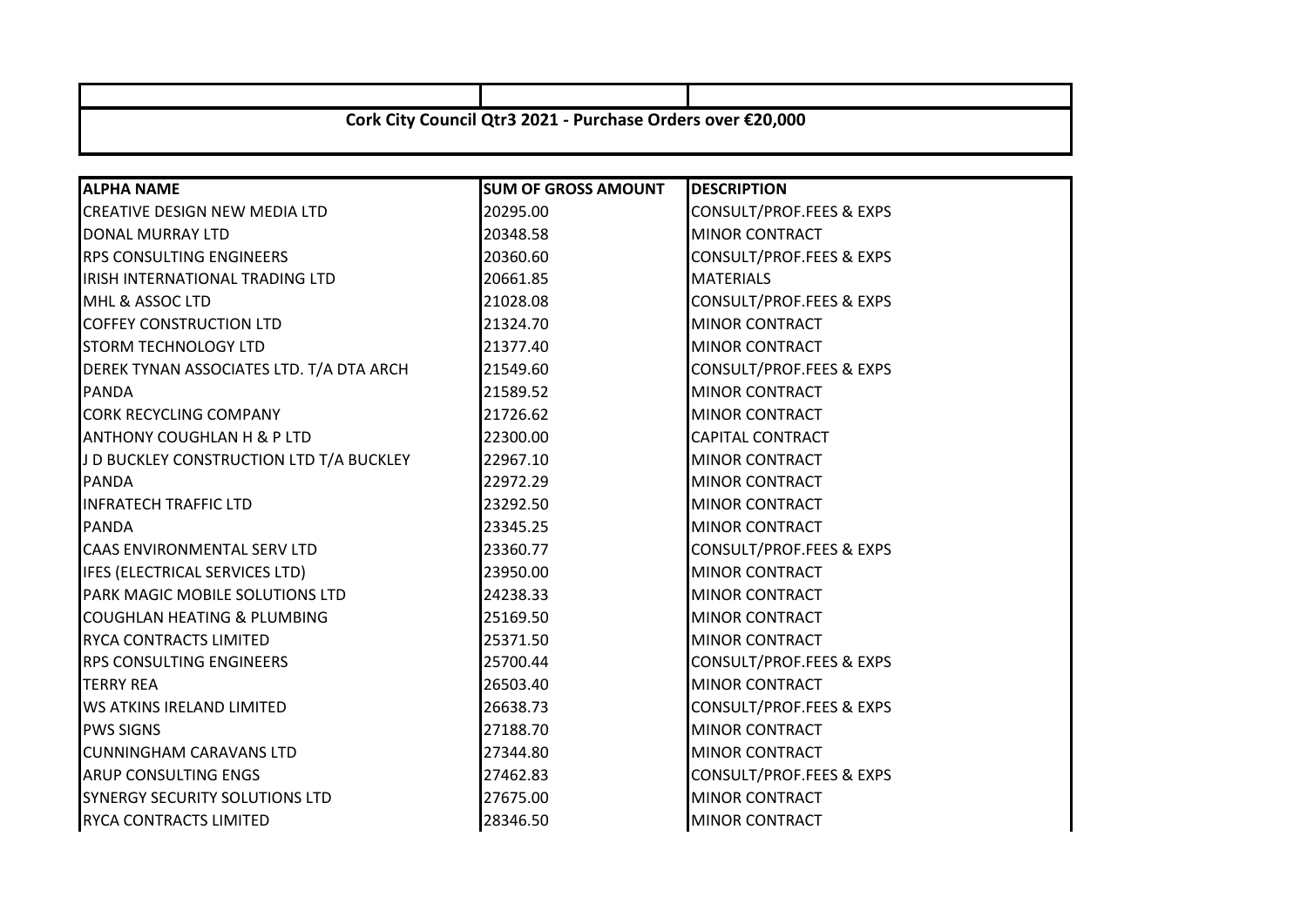| <b>BURKES CARAVAN SERVICES LTD</b>      | 28350.00 | <b>MINOR CONTRACT</b>                 |
|-----------------------------------------|----------|---------------------------------------|
| HG CONSTRUCTION (IRELAND) LTD           | 28594.75 | <b>MINOR CONTRACT</b>                 |
| HOLDEN PLANT RENTALS LTD                | 28782.82 | VEHICLE FLEET HIRE & MAINT            |
| HOLDEN PLANT RENTALS LTD                | 28782.94 | <b>VEHICLE FLEET HIRE &amp; MAINT</b> |
| <b>HOLDEN PLANT RENTALS LTD</b>         | 28782.94 | <b>VEHICLE FLEET HIRE &amp; MAINT</b> |
| <b>BURKES CARAVAN SERVICES LTD</b>      | 28850.00 | <b>MINOR CONTRACT</b>                 |
| SEAN GALVIN BUILDING CONTRACTOR         | 29100.00 | <b>MAINTENANCE CONTRACT</b>           |
| O MAHONYS                               | 29102.07 | <b>MINOR CONTRACT</b>                 |
| PARK MAGIC MOBILE SOLUTIONS LTD         | 29201.19 | <b>MINOR CONTRACT</b>                 |
| O MAHONYS                               | 29469.36 | <b>MINOR CONTRACT</b>                 |
| <b>WALKER VEHICLE RENTALS LTD</b>       | 29628.71 | <b>VEHICLE FLEET HIRE &amp; MAINT</b> |
| <b>WALKER VEHICLE RENTALS LTD</b>       | 29628.71 | <b>VEHICLE FLEET HIRE &amp; MAINT</b> |
| <b>WALKER VEHICLE RENTALS LTD</b>       | 29628.71 | <b>VEHICLE FLEET HIRE &amp; MAINT</b> |
| PFH TECHNOLOGY GROUP                    | 29704.50 | NON CAP EQUIP PURCH                   |
| ARUP CONSULTING ENGS                    | 30129.90 | CONSULT/PROF.FEES & EXPS              |
| O'CONNOR SUTTON CRONIN & ASS (CORK) LTD | 30565.50 | CONSULT/PROF.FEES & EXPS              |
| P&T COMPLETE RENOVATIONS                | 30785.76 | MAINTENANCE CONTRACT                  |
| <b>FEHILY TIMONEY &amp; CO</b>          | 30963.34 | CONSULT/PROF.FEES & EXPS              |
| FEHILY TIMONEY & CO                     | 31319.25 | CONSULT/PROF.FEES & EXPS              |
| <b>BURKES CARAVAN SERVICES LTD</b>      | 31350.00 | <b>MINOR CONTRACT</b>                 |
| SUMMERHILL CONTRAINERS CO. LTD          | 31611.00 | MAINTENANCE CONTRACT                  |
| ARUP CONSULTING ENGS                    | 31970.78 | <b>CONSULT/PROF.FEES &amp; EXPS</b>   |
| SEAN GALVIN BUILDING CONTRACTOR         | 31979.00 | <b>MINOR CONTRACT</b>                 |
| COUGHLAN HEATING & PLUMBING             | 32250.00 | <b>MINOR CONTRACT</b>                 |
| O'CONNOR SUTTON CRONIN & ASS (CORK) LTD | 32487.99 | CONSULT/PROF.FEES & EXPS              |
| <b>BPH CONSTRUCTION LTD</b>             | 32680.80 | <b>MINOR CONTRACT</b>                 |
| <b>BURKES CARAVAN SERVICES LTD</b>      | 33500.00 | <b>MINOR CONTRACT</b>                 |
| ARUP CONSULTING ENGS                    | 33505.67 | CONSULT/PROF.FEES & EXPS              |
| <b>INFRATECH TRAFFIC LTD</b>            | 33830.50 | <b>MINOR CONTRACT</b>                 |
| RPS CONSULTING ENGINEERS                | 34344.87 | CONSULT/PROF.FEES & EXPS              |
| RPS CONSULTING ENGINEERS                | 34344.87 | CONSULT/PROF.FEES & EXPS              |
| <b>CUNNINGHAM CARAVANS LTD</b>          | 34485.50 | <b>MINOR CONTRACT</b>                 |
| RENNICKS SIGNS IRELAND LTD              | 34828.21 | <b>MINOR CONTRACT</b>                 |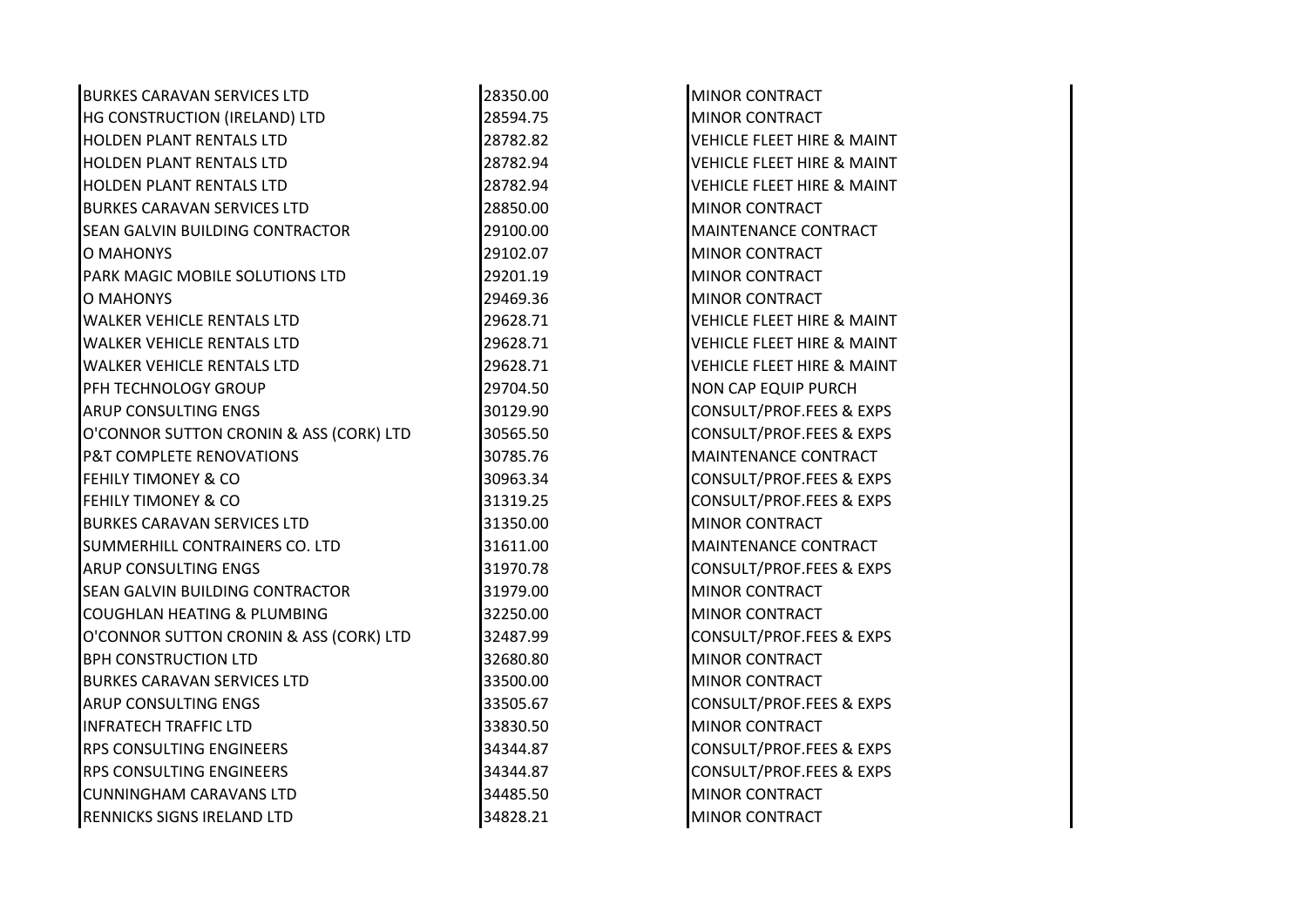| <b>GRID INTERNATIONAL IRELAND</b>         | 36592.50 | <b>MINOR CONTRACT</b>                 |
|-------------------------------------------|----------|---------------------------------------|
| <b>ARUP CONSULTING ENGS</b>               | 36788.38 | CONSULT/PROF.FEES & EXPS              |
| <b>CANMONT LTD</b>                        | 37500.00 | <b>RENT</b>                           |
| <b>CANMONT LTD</b>                        | 37500.00 | <b>RENT</b>                           |
| <b>HENLEY CONSTRUCTION</b>                | 37795.00 | MINOR CONTRACT                        |
| <b>CALNAN CONTAINERS</b>                  | 37908.00 | <b>MINOR CONTRACT</b>                 |
| <b>ARUP CONSULTING ENGS</b>               | 37940.74 | CONSULT/PROF.FEES & EXPS              |
| <b>HOLDEN PLANT RENTALS LTD</b>           | 38147.81 | <b>VEHICLE FLEET HIRE &amp; MAINT</b> |
| <b>BURKES CARAVAN SERVICES LTD</b>        | 38350.00 | <b>MINOR CONTRACT</b>                 |
| <b>HOLDEN PLANT RENTALS LTD</b>           | 38387.66 | <b>VEHICLE FLEET HIRE &amp; MAINT</b> |
| <b>HOLDEN PLANT RENTALS LTD</b>           | 38387.92 | <b>VEHICLE FLEET HIRE &amp; MAINT</b> |
| <b>ARAMARK PROPERTY</b>                   | 38437.50 | <b>MINOR CONTRACT</b>                 |
| PETROGAS GROUP LIMITED                    | 39204.33 | <b>FUEL</b>                           |
| <b>BPH CONSTRUCTION LTD</b>               | 39307.15 | <b>MINOR CONTRACT</b>                 |
| <b>WATERFORD TECHNOLOGIES</b>             | 39540.81 | <b>MINOR CONTRACT</b>                 |
| <b>D MCSWEENEY &amp; SON CORK LTD</b>     | 40000.00 | <b>MINOR CONTRACT</b>                 |
| PETROGAS GROUP LIMITED                    | 40160.13 | <b>FUEL</b>                           |
| ML & S BOLAND CIVIL ENGINEERING LTD       | 41965.00 | <b>CAPITAL CONTRACT</b>               |
| DATAPAC LTD                               | 42326.36 | <b>MINOR CONTRACT</b>                 |
| PETROGAS GROUP LIMITED                    | 42352.13 | <b>FUEL</b>                           |
| <b>COUGHLAN HEATING &amp; PLUMBING</b>    | 42744.00 | <b>MINOR CONTRACT</b>                 |
| <b>COUGHLAN HEATING &amp; PLUMBING</b>    | 44274.00 | <b>MINOR CONTRACT</b>                 |
| <b>KEARY MOTORS LTD</b>                   | 46835.15 | <b>VEHICLE FLEET HIRE &amp; MAINT</b> |
| <b>KEARY MOTORS LTD</b>                   | 46835.15 | <b>VEHICLE FLEET HIRE &amp; MAINT</b> |
| <b>KEARY MOTORS LTD</b>                   | 46835.15 | <b>VEHICLE FLEET HIRE &amp; MAINT</b> |
| <b>MICHAEL KELLEHER</b>                   | 47587.16 | <b>MINOR CONTRACT</b>                 |
| <b>MARINA WINDOWS LTD</b>                 | 47740.28 | MAINTENANCE CONTRACT                  |
| MICHAEL DALY T/A TREE SERVICES            | 47902.65 | <b>MINOR CONTRACT</b>                 |
| <b>ENVIROBEAD LTD</b>                     | 49100.00 | <b>MINOR CONTRACT</b>                 |
| <b>CORK DRAIN &amp; TANK CLEANING LTD</b> | 49367.80 | MAINTENANCE CONTRACT                  |
| <b>MARINA WINDOWS LTD</b>                 | 49643.35 | <b>MAINTENANCE CONTRACT</b>           |
| <b>CUMNOR CONSTRUCTION LTD</b>            | 50470.62 | <b>MINOR CONTRACT</b>                 |
| <b>WARD &amp; BURKE CONSTRUCTION LTD</b>  | 52127.43 | <b>CAPITAL CONTRACT</b>               |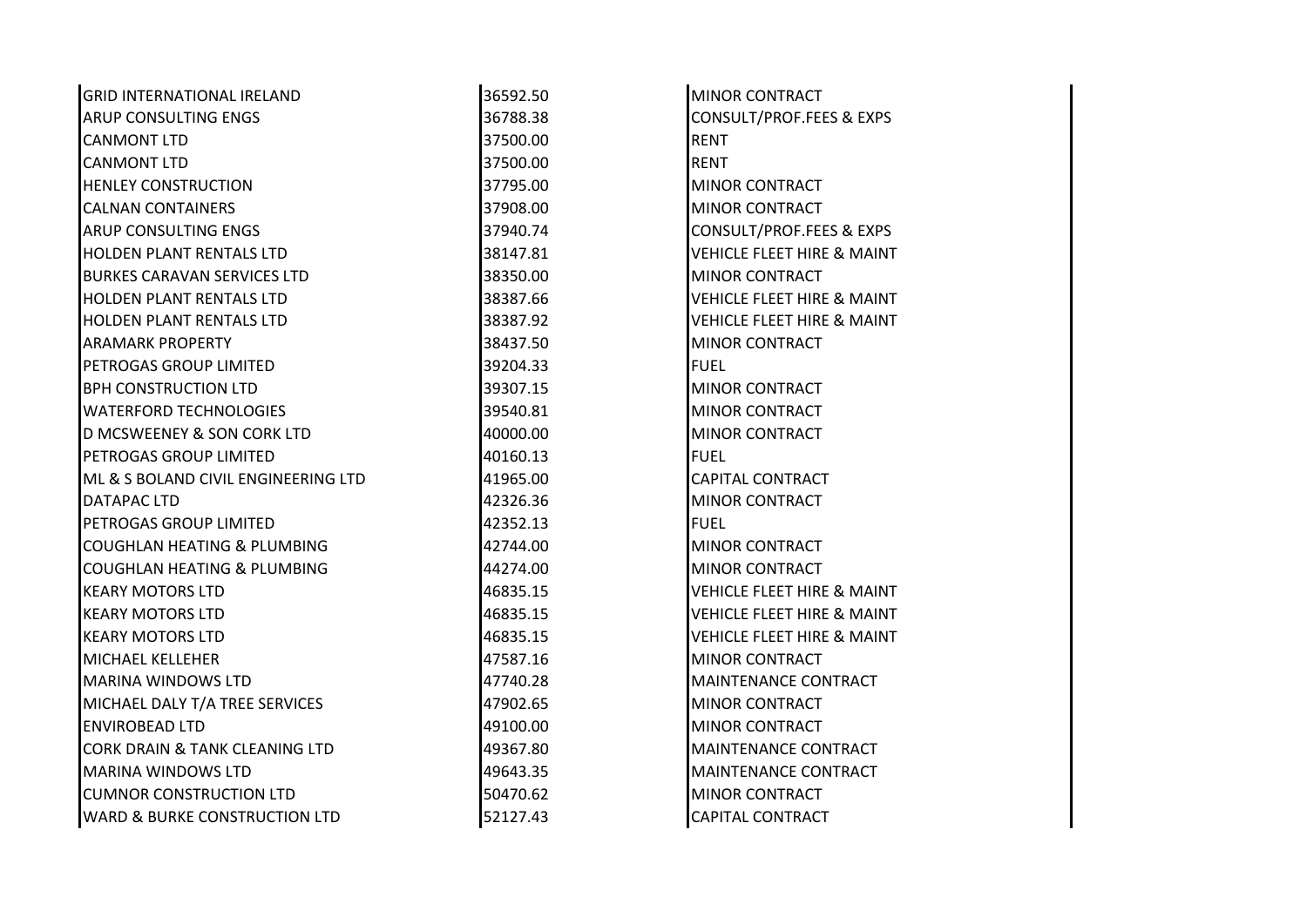| <b>FINER FILTERS LTD</b>                | 54120.00  | <b>NON CAP EQUIP PURCH</b>            |
|-----------------------------------------|-----------|---------------------------------------|
| O'CONNOR NURSERIES                      | 54679.38  | <b>MATERIALS</b>                      |
| <b>LAGAN ASPHALT LIMITED</b>            | 54893.00  | MINOR CONTRACT                        |
| <b>WALKER VEHICLE RENTALS LTD</b>       | 55756.90  | <b>VEHICLE FLEET HIRE &amp; MAINT</b> |
| <b>WALKER VEHICLE RENTALS LTD</b>       | 55756.90  | <b>VEHICLE FLEET HIRE &amp; MAINT</b> |
| <b>WALKER VEHICLE RENTALS LTD</b>       | 55756.90  | <b>VEHICLE FLEET HIRE &amp; MAINT</b> |
| SYNERGY SECURITY SOLUTIONS LTD          | 59853.66  | <b>MINOR CONTRACT</b>                 |
| <b>ESB NETWORKS</b>                     | 60843.15  | <b>MINOR CONTRACT</b>                 |
| <b>CORK BUILDERS PROVIDERS</b>          | 61378.38  | <b>MATERIALS</b>                      |
| ARUP CONSULTING ENGS                    | 62375.78  | <b>CONSULT/PROF.FEES &amp; EXPS</b>   |
| <b>RPS CONSULTING ENGINEERS</b>         | 68689.74  | <b>CONSULT/PROF.FEES &amp; EXPS</b>   |
| <b>AN POST</b>                          | 72800.00  | <b>POSTAGE</b>                        |
| <b>MCGINTY &amp; O SHEA LTD</b>         | 78368.11  | <b>MINOR CONTRACT</b>                 |
| <b>ARUP CONSULTING ENGS</b>             | 80694.95  | <b>CONSULT/PROF.FEES &amp; EXPS</b>   |
| DONAL MURRAY LTD                        | 82967.83  | <b>MAINTENANCE CONTRACT</b>           |
| DEERMOUNT CONSTRUCTION LIMITED          | 85000.00  | <b>MINOR CONTRACT</b>                 |
| ARUP CONSULTING ENGS                    | 86356.38  | <b>CONSULT/PROF.FEES &amp; EXPS</b>   |
| <b>ATKINS IRELAND LTD</b>               | 90774.00  | <b>CONSULT/PROF.FEES &amp; EXPS</b>   |
| KILLAREE LIGHTING SERVICES              | 93011.18  | <b>MINOR CONTRACT</b>                 |
| <b>ENVIROBEAD LTD</b>                   | 93286.00  | <b>MINOR CONTRACT</b>                 |
| MAC PLANT AND CIVILS LIMITED            | 93420.00  | <b>MINOR CONTRACT</b>                 |
| <b>HALL MCKNIGHT ARCHITECTS</b>         | 95513.80  | <b>CONSULT/PROF.FEES &amp; EXPS</b>   |
| <b>BUS EIREANN</b>                      | 95617.59  | PARK AND RIDE MANAGEMENT              |
| AECOM PROFESSIONAL SERVICES IRELAND LTD | 96387.57  | CONSULT/PROF.FEES & EXPS              |
| <b>ORACLE EMEA LTD</b>                  | 98957.45  | <b>SOFTWARE LICENCES</b>              |
| DONAL MURRAY LTD                        | 104923.79 | MAINTENANCE CONTRACT                  |
| <b>MAC PLANT AND CIVILS LIMITED</b>     | 110005.13 | <b>MINOR CONTRACT</b>                 |
| <b>TERRY REA</b>                        | 113173.40 | <b>MINOR CONTRACT</b>                 |
| SUMMERTIME DEVELOPMENTS LTD             | 115462.56 | <b>CAPITAL CONTRACT</b>               |
| <b>CUMNOR CONSTRUCTION LTD</b>          | 124412.85 | <b>MINOR CONTRACT</b>                 |
| <b>MMD CONSTRUCTION</b>                 | 127671.31 | <b>CAPITAL CONTRACT</b>               |
| <b>ESB NETWORKS</b>                     | 136840.57 | <b>MINOR CONTRACT</b>                 |
| <b>MMD CONSTRUCTION</b>                 | 141364.57 | <b>CAPITAL CONTRACT</b>               |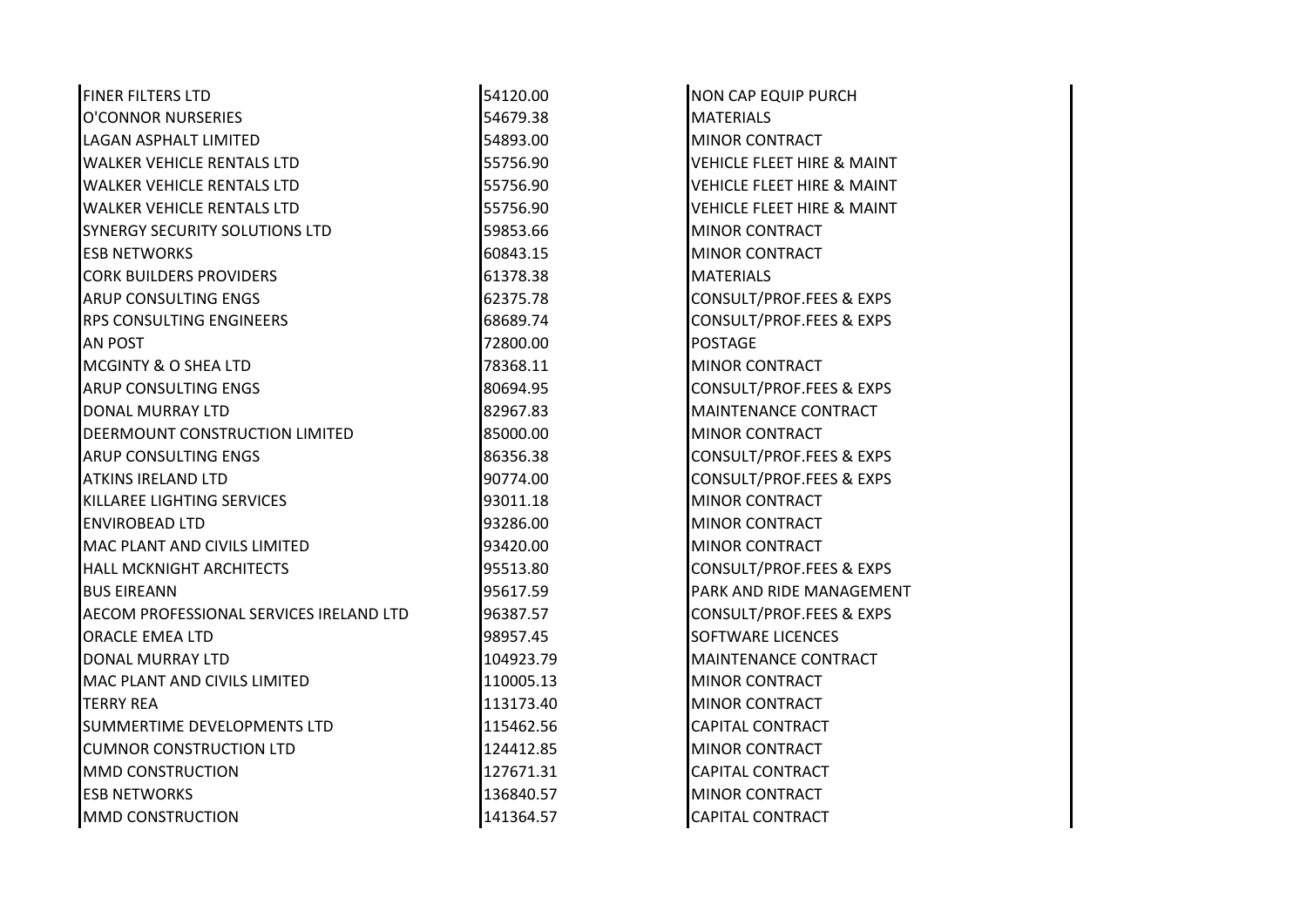| <b>ELECTRIC SKYLINE</b>                                    | 151512.00  | <b>MINOR CONTRACT</b>       |
|------------------------------------------------------------|------------|-----------------------------|
| <b>MCGINTY &amp; O SHEA LTD</b>                            | 167536.40  | <b>MINOR CONTRACT</b>       |
| <b>PWS SIGNS</b>                                           | 180626.79  | <b>MINOR CONTRACT</b>       |
| <b>ARUP CONSULTING ENGS</b>                                | 187454.46  | CONSULT/PROF.FEES & EXPS    |
| <b>CEM PLANT LTD</b>                                       | 188792.82  | <b>MINOR CONTRACT</b>       |
| <b>ELECTRIC SKYLINE</b>                                    | 193407.42  | <b>MINOR CONTRACT</b>       |
| <b>MCGINTY &amp; O SHEA LTD</b>                            | 202599.97  | <b>MINOR CONTRACT</b>       |
| LAGAN ASPHALT LIMITED                                      | 236107.56  | <b>MINOR CONTRACT</b>       |
| <b>CUMNOR CONSTRUCTION LTD</b>                             | 242306.66  | <b>CAPITAL CONTRACT</b>     |
| <b>CUMNOR CONSTRUCTION LTD</b>                             | 243807.58  | <b>CAPITAL CONTRACT</b>     |
| <b>CUMNOR CONSTRUCTION LTD</b>                             | 280363.86  | <b>MINOR CONTRACT</b>       |
| <b>ENVIROBEAD LTD</b>                                      | 290071.94  | <b>MINOR CONTRACT</b>       |
| <b>CONHOR CONSTRUCTION LIMITED</b>                         | 327433.76  | <b>MINOR CONTRACT</b>       |
| <b>CUMNOR CONSTRUCTION LTD</b>                             | 332256.46  | <b>MINOR CONTRACT</b>       |
| MCGINTY & O SHEA LTD                                       | 332832.08  | <b>MINOR CONTRACT</b>       |
| SORENSEN CIVIL ENGINEERING LTD                             | 344983.55  | MAINTENANCE CONTRACT        |
| <b>CETTI LIMITED</b>                                       | 345094.28  | <b>CAPITAL CONTRACT</b>     |
| MARTIN O CALLAGHAN (CK) LTD                                | 354015.43  | <b>MINOR CONTRACT</b>       |
| <b>COFFEY CONSTRUCTION LTD</b>                             | 381929.61  | <b>MINOR CONTRACT</b>       |
| <b>RETROFIT DESIGNS LTD</b>                                | 384341.94  | <b>MINOR CONTRACT</b>       |
| <b>CAHALANE BROS LTD</b>                                   | 428392.95  | <b>CAPITAL CONTRACT</b>     |
| MCGINTY & O SHEA LTD                                       | 490345.22  | <b>MINOR CONTRACT</b>       |
| <b>RETROFIT DESIGNS LTD</b>                                | 575655.71  | <b>MINOR CONTRACT</b>       |
| SUMMERTIME DEVELOPMENTS LTD                                | 595211.60  | <b>CAPITAL CONTRACT</b>     |
| <b>WARD &amp; BURKE CONSTRUCTION LTD</b>                   | 650894.49  | <b>MINOR CONTRACT</b>       |
| SORENSEN CIVIL ENGINEERING LTD                             | 709193.34  | <b>MAINTENANCE CONTRACT</b> |
| <b>LAGAN ASPHALT LIMITED</b>                               | 1113814.83 | <b>MINOR CONTRACT</b>       |
| <b>LAGAN ASPHALT LIMITED</b>                               | 1870323.67 | <b>MINOR CONTRACT</b>       |
| <b>MURNANE &amp; O SHEA LTD</b>                            | 2310701.37 | <b>CAPITAL CONTRACT</b>     |
|                                                            |            |                             |
| Please Note:                                               |            |                             |
| i. Purchase Orders are inclusive of VAT where appropriate. |            |                             |